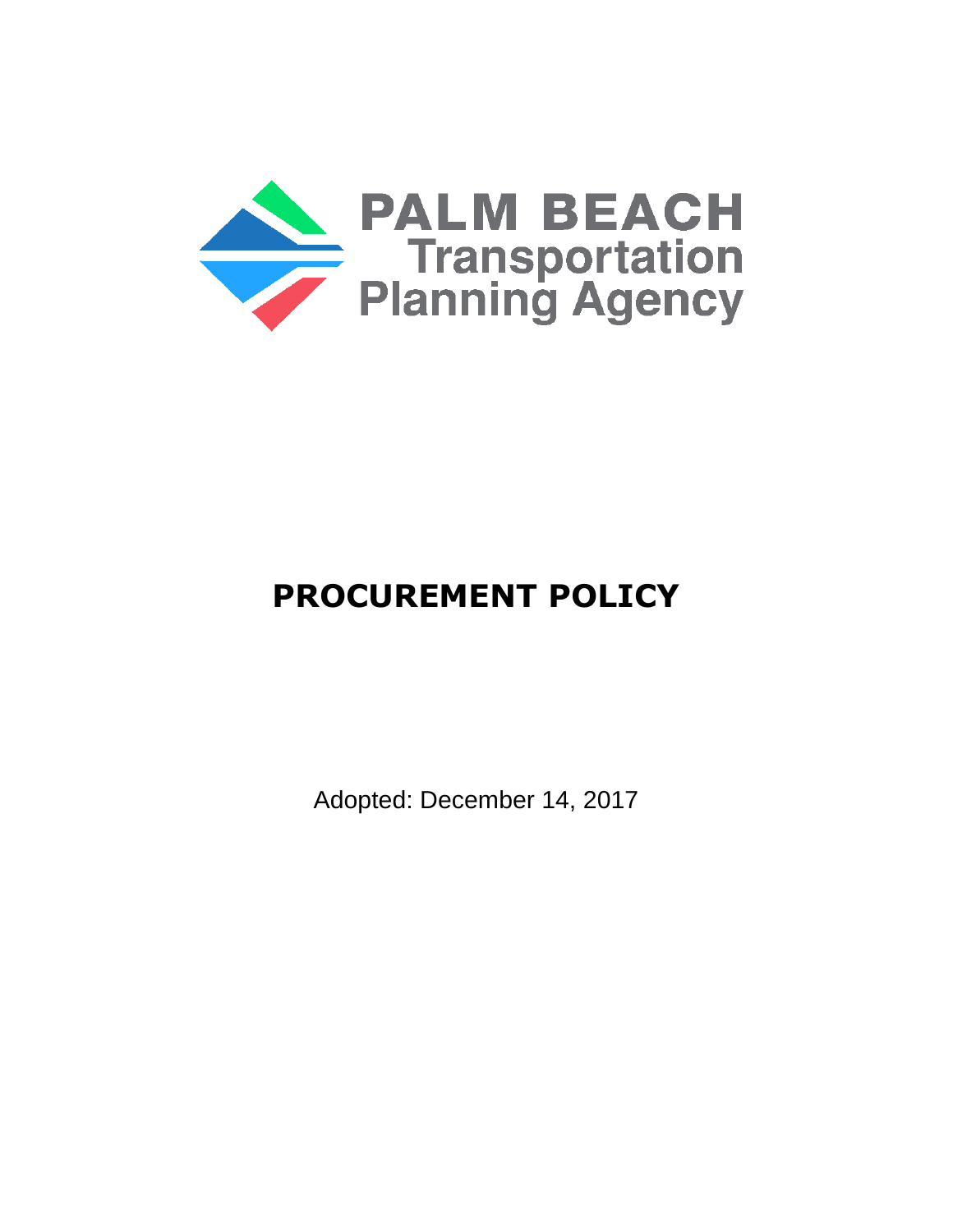# **Table of Contents**

<span id="page-1-0"></span>

| 1.             |                                                                |  |
|----------------|----------------------------------------------------------------|--|
| 2.             |                                                                |  |
|                |                                                                |  |
| 1.             |                                                                |  |
| 2.             | Purchases of non-CCNA Services - Request for Proposals (RFP) 7 |  |
| 3.             | Purchases of CCNA Services - Request for Proposals (CCNA)  8   |  |
|                |                                                                |  |
|                |                                                                |  |
| В.             |                                                                |  |
| $\mathbf{C}$ . |                                                                |  |
| D.             |                                                                |  |
| Е.             |                                                                |  |
| F.             |                                                                |  |
| G.             |                                                                |  |
| Н.             |                                                                |  |
|                |                                                                |  |
|                |                                                                |  |
| В.             |                                                                |  |
| C.             |                                                                |  |
| D.             |                                                                |  |
| È.             |                                                                |  |
| F.             |                                                                |  |
|                |                                                                |  |
|                |                                                                |  |
|                |                                                                |  |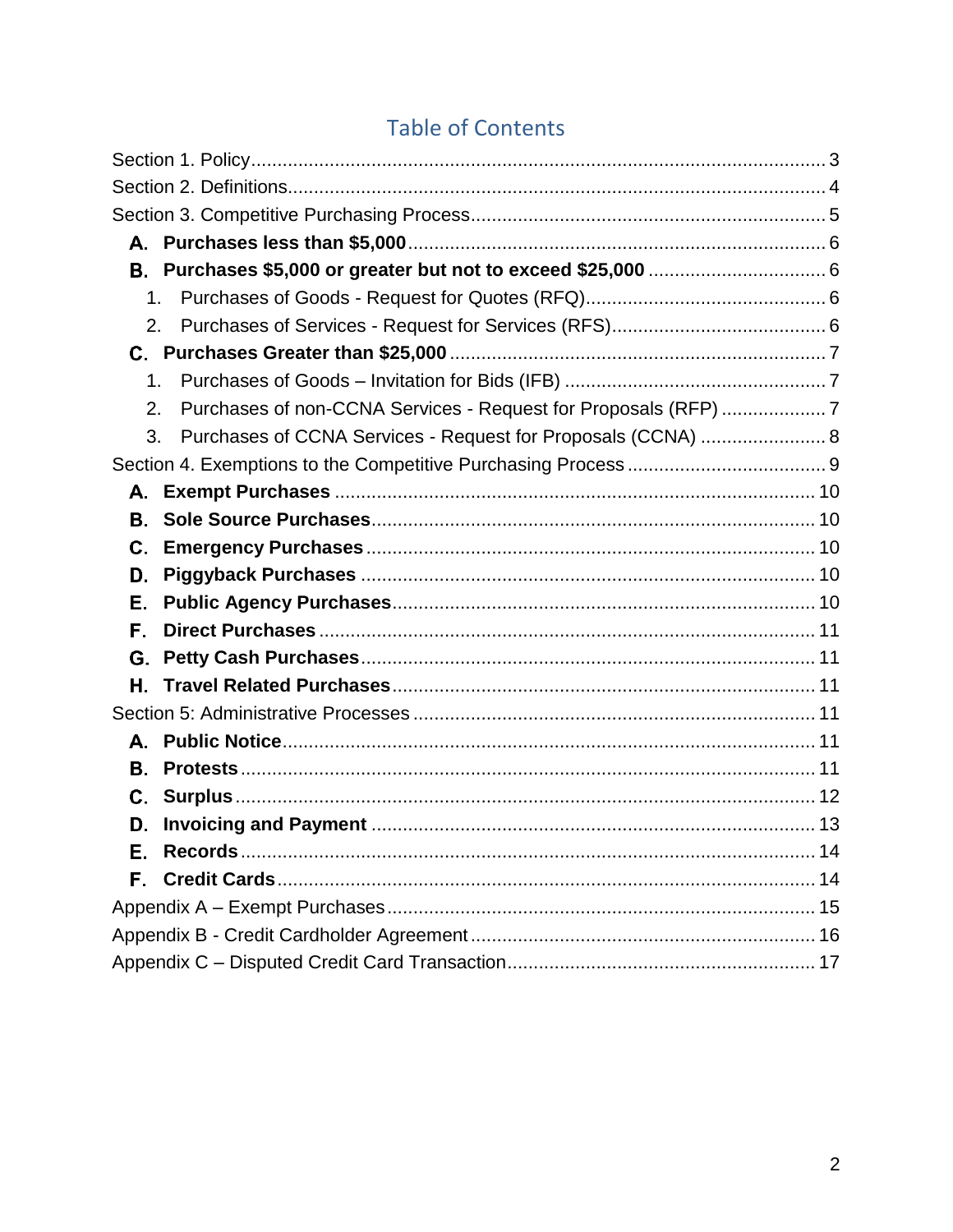#### **Section 1. Policy**

It is the procurement policy of the Palm Beach MPO, doing business as the Palm Beach Transportation Planning Agency (TPA) to:

- Obtain goods and services of satisfactory quality and quantity at a reasonable cost;
- Establish a Competitive Purchasing Process to ensure fair, open and equitable treatment for all persons desiring to do business with the TPA in a manner that inspires public confidence that contracts are awarded in an equitable manner;
- Establish a clear list of Exemptions to the Competitive Process and associated criteria; and
- Establish Administrative Processes to implement the Procurement Policy.

The Palm Beach TPA hereby establishes the following authorization structure by purchasing amount for all purchases.

#### **Table 1. Approving Authority by Purchase Amount**

| <b>Purchase Amount</b>                           | <b>Approving Authority</b> |
|--------------------------------------------------|----------------------------|
| Less than $$5,000$                               | CFO                        |
| \$5,000 or greater<br>but not exceeding \$25,000 | <b>Executive Director</b>  |
| Greater than \$25,000                            | <b>TPA Board</b>           |

This policy shall apply to every purchase/procurement and sale by the TPA without regard to the source of funds, including state and federal assistance funding, except as otherwise provided by law. All purchases made in accordance with this policy shall be provided for in the approved TPA budget.

Notwithstanding the provisions in this document, TPA procurement shall be conducted in accordance with applicable local, state and federal law, and in a manner that preserves local, state and federal funding received by the TPA in connection with its transportation planning responsibilities.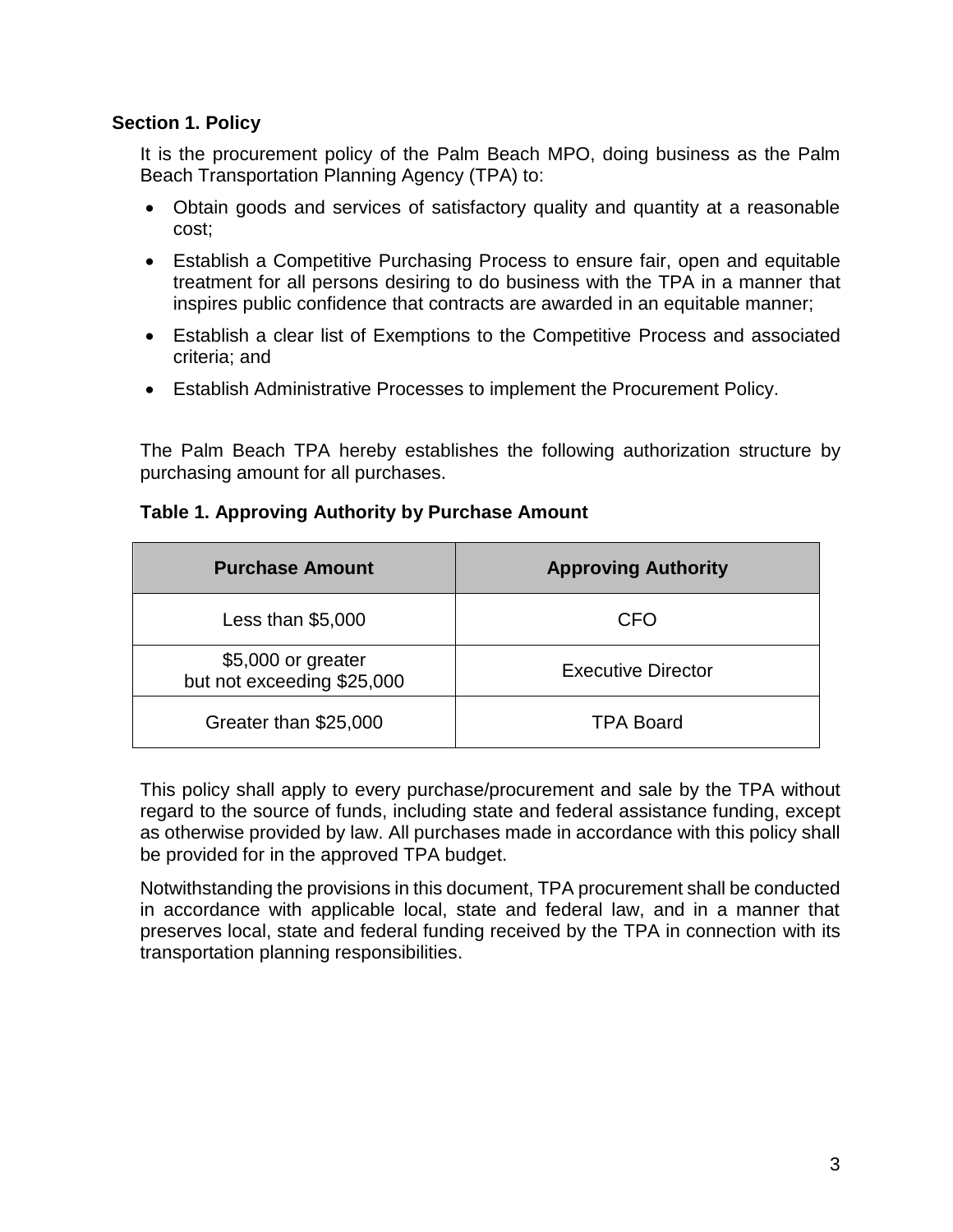#### <span id="page-3-0"></span>**Section 2. Definitions**

The following terms shall be defined for the purposes of this document to have the following meanings, unless the context shall affirmatively and clearly indicate to the contrary:

*Palm Beach TPA* means the Metropolitan Planning Organization created by interlocal agreement pursuant to Section 339.175, F.S. and duly recognized by the Governor of the State of Florida as the entity responsible for the continuing, cooperative, and comprehensive transportation planning in Palm Beach County, Florida and doing business as the Palm Beach Transportation Planning Authority.

*TPA Board* means the governing board of the Palm Beach TPA.

*Executive Director* means the chief executive officer of the TPA including his/her designee, responsible for the carrying out of the policies of the TPA Board.

*Chief Financial Officer (CFO)* means the person designated by the Executive Director to be responsible for overseeing TPA contracting and procurement proceedings, and includes such person's designee.

*Purchase Order* means a document identifying a specific vendor, specific item(s) to be purchased, the price for each item, and the total price to be paid.

*Agreement for Services* means a document identifying a specific vendor, specific service(s) to be purchased, the associated price for the service(s), and the maximum or total price to be paid.

*Public Notice* means the dissemination of information to the public pursuant to Section 5.A.

*Consultant's Competitive Negotiations Act (CCNA)* means services that are regulated by Section 287.055, F.S., referred to as Consultant's Competitive Negotiations Act (CCNA).

*Responsive* means a bid, quote, proposal or submittal that conforms in all material respects to the solicitation at the time of submission including: submission of proposal on time; signed proposal and all amendments; submission of bid bond, if required; submission of all technical documentation that is required; so counter offer/conditioned offer.

*Responsible* means capacity to fully perform contract requirements with integrity and reliability which give responsible assurances of good faith and performance including: satisfactory references, adequate financial resources; equipment and/or facilities available to do the work; applicable licenses and/or certifications, etc.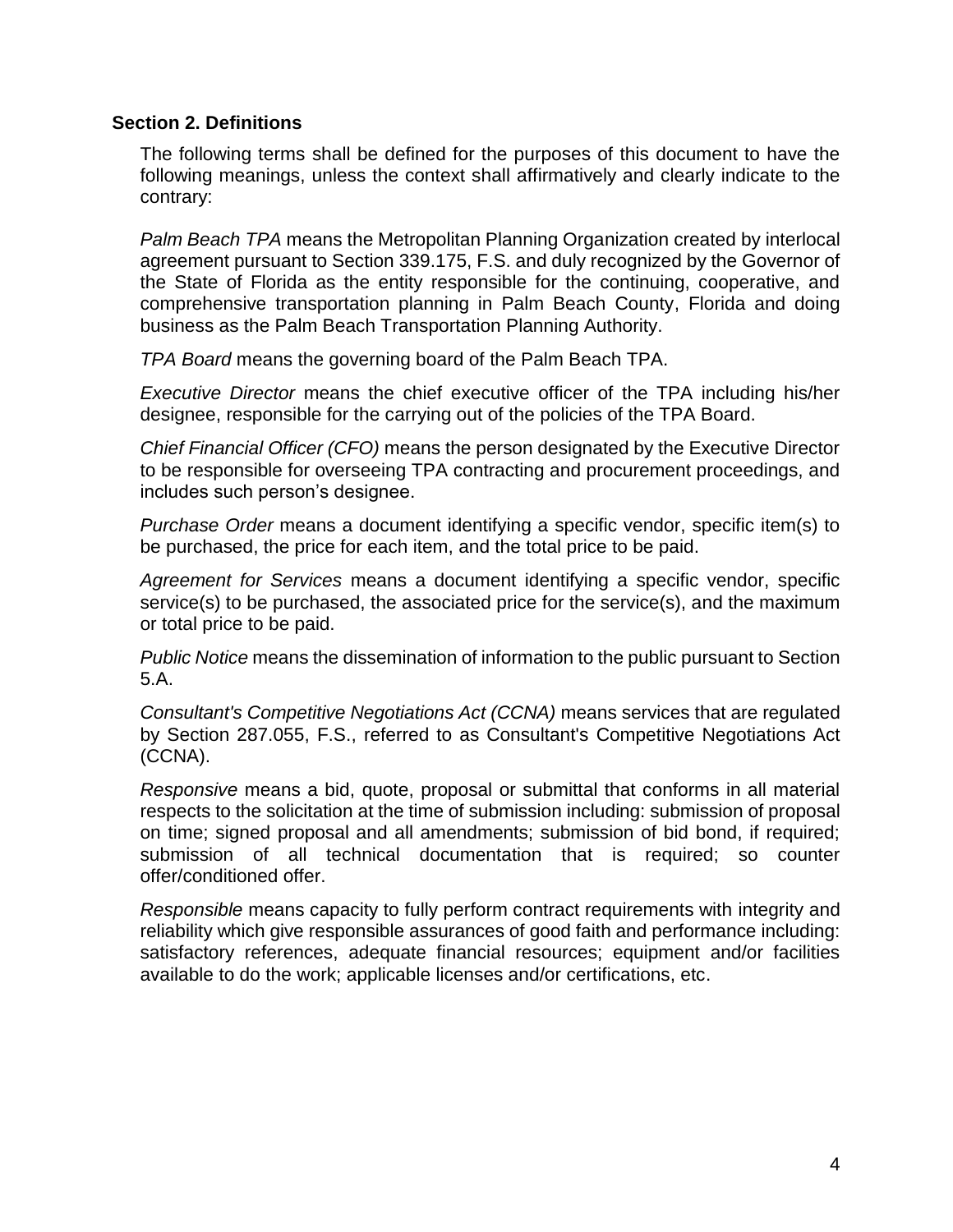#### <span id="page-4-0"></span>**Section 3. Competitive Purchasing Process**

The procurement process to be followed is first based on estimated price of the purchase and then based on whether the purchase is for goods or services. For the purposes of this determination, the estimated price shall be the total amount of the anticipated purchase. For recurring purchases, the estimated price shall be the estimated total amount to be spent in a fiscal year.

The following table summarizes the steps to be followed based on the estimated price and item or service to be purchased. Details for each process are provided in the following sections.

| <b>Estimated Price</b>                             |                    | $<$ \$5,000                        |                              | $\ge$ \$5,000 $\le$ \$25,000                                 |                                    | > \$25,000                                               |                             |                           |
|----------------------------------------------------|--------------------|------------------------------------|------------------------------|--------------------------------------------------------------|------------------------------------|----------------------------------------------------------|-----------------------------|---------------------------|
| Document<br>Section                                |                    | Section 3.A                        |                              | Section 3.B                                                  |                                    | Section 3.C                                              |                             |                           |
|                                                    | Sub-Category       | $≤$ \$1,000                        | > \$1,000<br>$<$ \$5,000     | Goods<br>(RFQ)                                               | <b>Services</b><br>(RFS)           | Goods<br>(IFB)                                           | <b>Services</b><br>(RFP)    | <b>Services</b><br>(CCNA) |
| <b>Notice</b>                                      |                    | N/A                                | Phone/<br>Email to<br>Vendor | At least<br>At least<br>10 business days<br>15 business days |                                    |                                                          |                             |                           |
| Minimum<br>Responses                               |                    | (2)<br>Published<br>Price          | (3)<br>Solicited<br>Quotes   |                                                              | 3                                  | 3                                                        |                             |                           |
|                                                    | Criteria           | Price                              |                              | Price                                                        | Qualifications<br>and Price        | Price                                                    | Qualifications<br>and Price | Qualifications            |
| Evaluator                                          |                    | <b>TPA Staff</b>                   |                              |                                                              | <b>TPA Staff</b>                   | <b>TPA</b><br><b>Selection Committee</b><br><b>Staff</b> |                             |                           |
| Approval                                           |                    | <b>CFO</b>                         |                              |                                                              | <b>TPA Director</b>                | <b>TPA Board</b>                                         |                             |                           |
| ${\sf P}$<br>$\mathsf{r}$<br>o<br>t<br>е<br>s<br>t | <b>File Period</b> | N/A                                |                              |                                                              | N/A                                | 5 business days                                          |                             |                           |
|                                                    | Decision<br>Period | N/A                                |                              |                                                              | N/A                                | 5 business days                                          |                             |                           |
|                                                    | Decision<br>Maker  | N/A                                |                              |                                                              | N/A                                | <b>Executive Director</b>                                |                             |                           |
| A<br>p<br>p<br>е<br>a                              | <b>File Period</b> | N/A                                |                              |                                                              | N/A                                | 3 business days                                          |                             |                           |
|                                                    | Fee                | N/A                                |                              |                                                              | N/A                                | Max - 1% of RFP or \$5K                                  |                             |                           |
|                                                    | Decision<br>Period | N/A                                |                              |                                                              | N/A                                | 15 business days                                         |                             |                           |
|                                                    | Decision<br>Maker  | N/A                                |                              |                                                              | N/A                                | <b>Appeal Committee</b>                                  |                             |                           |
| Surplus<br>Authority                               |                    | <b>TPA Director</b><br>or Designee |                              |                                                              | <b>TPA Director</b><br>or Designee |                                                          | <b>TPA Board</b>            |                           |

#### **Table 2. Purchasing Process Summary**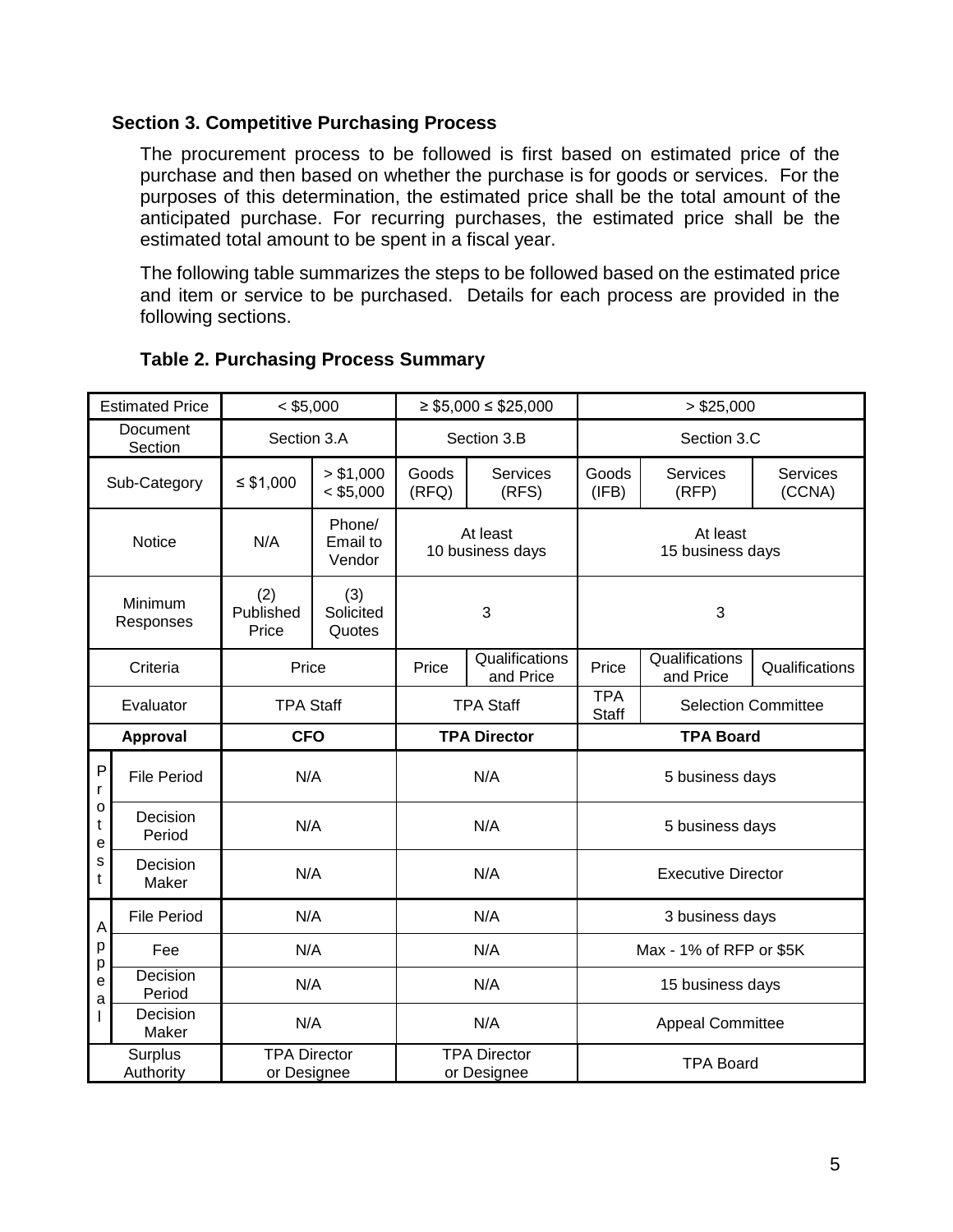# <span id="page-5-0"></span>**Purchases less than \$5,000**

All purchases of goods and/or services with an estimated price less than five thousand dollars (\$5,000) shall be approved by the CFO via an executed Purchase Order or Agreement for Services. These purchases shall be made from the lowest cost, Responsive and Responsible bidder or supplier obtained in accordance with the following:

- 1. Purchases not exceeding one thousand dollars (\$1,000) require two (2) published or solicited quotes. This requirement can be waived at the discretion of the CFO.
- 2. Purchases exceeding one thousand dollars (\$1,000) but not exceeding five thousand dollars (\$5,000) require three (3) solicited quotes. The CFO shall maintain a record of the solicited quotes for a minimum of three (3) years.

#### <span id="page-5-1"></span>**Purchases \$5,000 or greater but not to exceed \$25,000**

All purchases of goods and/or services with an estimated price five thousand dollars (\$5,000) or greater but not exceeding twenty-five thousand dollars (\$25,000) shall be approved by the Executive Director via an executed Purchase Order or Agreement for Services. Purchases of Goods shall be made from the lowest cost, Responsive and Responsible bidder and Purchases of Services shall be made from the most Responsive and Responsible bidder obtained in accordance with the following:

- <span id="page-5-2"></span>1. Purchases of Goods - Request for Quotes (RFQ)
	- a. RFQ Materials. The Executive Director shall develop the RFQ Materials, including but not limited to:
		- (1) Introduction
		- (2) Specifications of item(s) to be purchased
		- (3) Information to be provided by a Responsive Bidder
	- b. Public Notice. The Executive Director shall provide Public Notice for a period not less than ten (10) business days. The notice shall state the title and the due date for submittal of quotes.
	- c. Minimum Responsive Bids. The CFO shall review the quotes to determine responsiveness. The RFQ shall generate a minimum of three (3) responsive quotes in order to proceed to a selection. The Executive Director may waive this criteria if less than three responsive quotes are received.
	- d. Purchase Approval. The CFO shall prepare a Purchase Order for approval by the Executive Director.
- <span id="page-5-3"></span>2. Purchases of Services - Request for Services (RFS)
	- a. RFS Materials. The Executive Director shall develop the RFS Materials, including but not limited to:
		- (1) Introduction
		- (2) Scope of Service(s) to be purchased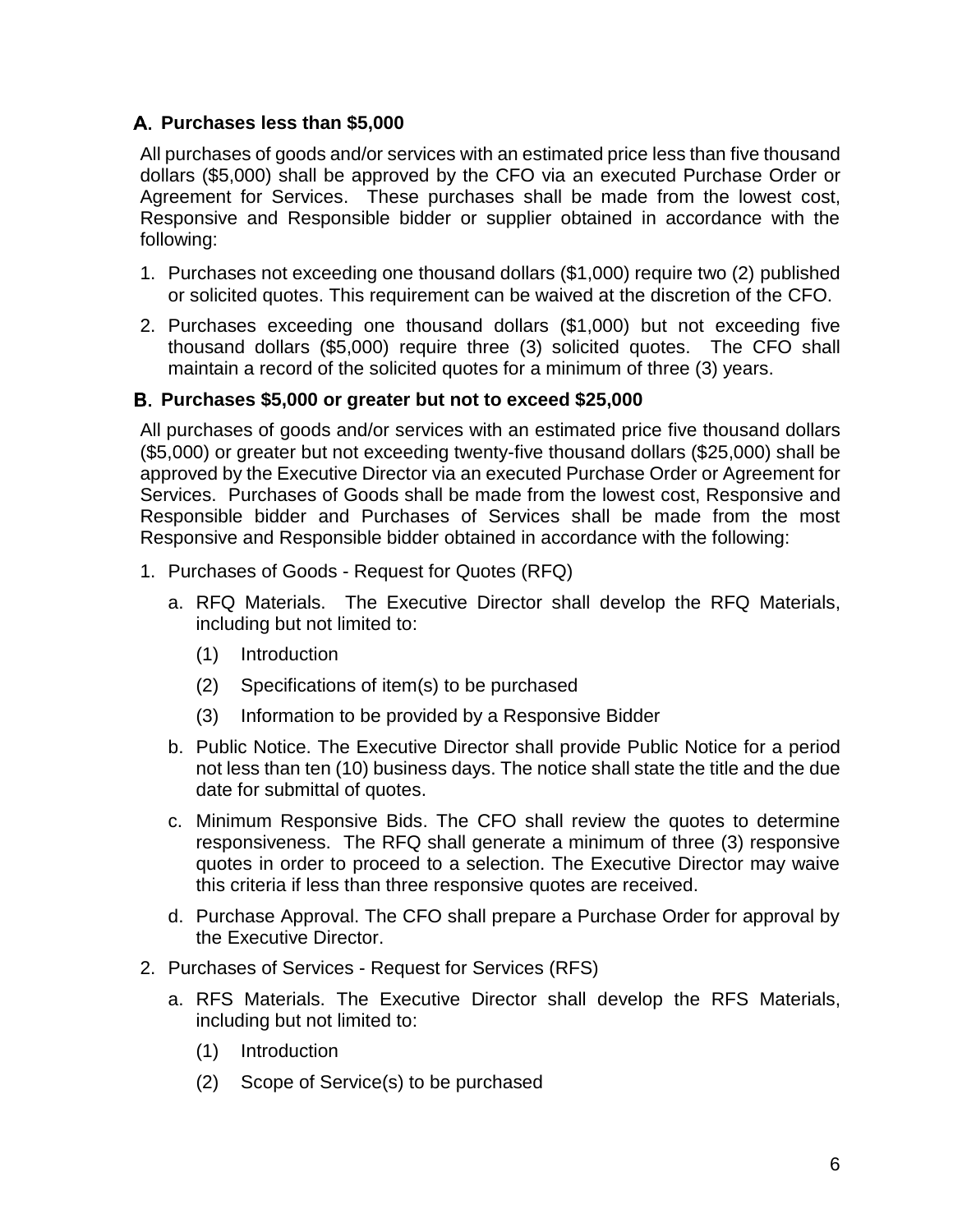- (3) Evaluation Criteria to be used to rank responsive proposals
- (4) Information to be provided by a Responsive Bidder
- b. Public Notice. The Executive Director shall provide Public Notice for a period not less than ten (10) business days. The notice shall state the title and the due date for submittal of quotes.
- c. Minimum Responsive Bids. The CFO shall review the proposals to determine responsiveness. The RFS shall generate a minimum of three (3) responsive proposals in order to proceed to a selection. The Executive Director may waive this criteria if less than three responsive proposals are received.
- d. Evaluation. TPA Staff shall evaluate the proposals according to the published evaluation criteria in the RFS Materials and recommend a final selection.
- e. Purchase Approval. The CFO shall prepare an Agreement for Services for approval by the Executive Director.

#### <span id="page-6-0"></span>**Purchases Greater than \$25,000**

All purchases of goods and/or services with an estimated price exceeding twenty-five thousand dollars (\$25,000) shall be approved by the TPA Board via an executed Purchase Order or Agreement for Services. Purchases of Goods shall be made from the lowest cost, Responsive and Responsible bidder and Purchases of Services shall be made from the most Responsive and Responsible bidder obtained in accordance with the following:

- <span id="page-6-1"></span>1. Purchases of Goods – Invitation for Bids (IFB)
	- a. IFB Materials. The Executive Director shall develop the IFB Materials, including but not limited to:
		- (1) Introduction
		- (2) Specifications of item(s) to be purchased
		- (3) Information to be provided by a Responsive Bidder
	- b. Public Notice. The Executive Director shall provide Public Notice for a period not less than fifteen (15) business days. The notice shall state the title and the due date for submittal of bids.
	- c. Minimum Responsive Bids. The CFO shall review the bids to determine responsiveness. The IFB shall generate a minimum of three (3) responsive bids in order to proceed to a selection. The Executive Director may waive this criteria if less than three responsive bids are received.
	- d. Purchase Approval. The CFO shall prepare a Purchase Order for approval by the TPA Board.
- <span id="page-6-2"></span>2. Purchases of non-CCNA Services - Request for Proposals (RFP)
	- a. RFP Materials. The Executive Director shall develop the RFP Materials, including but not limited to: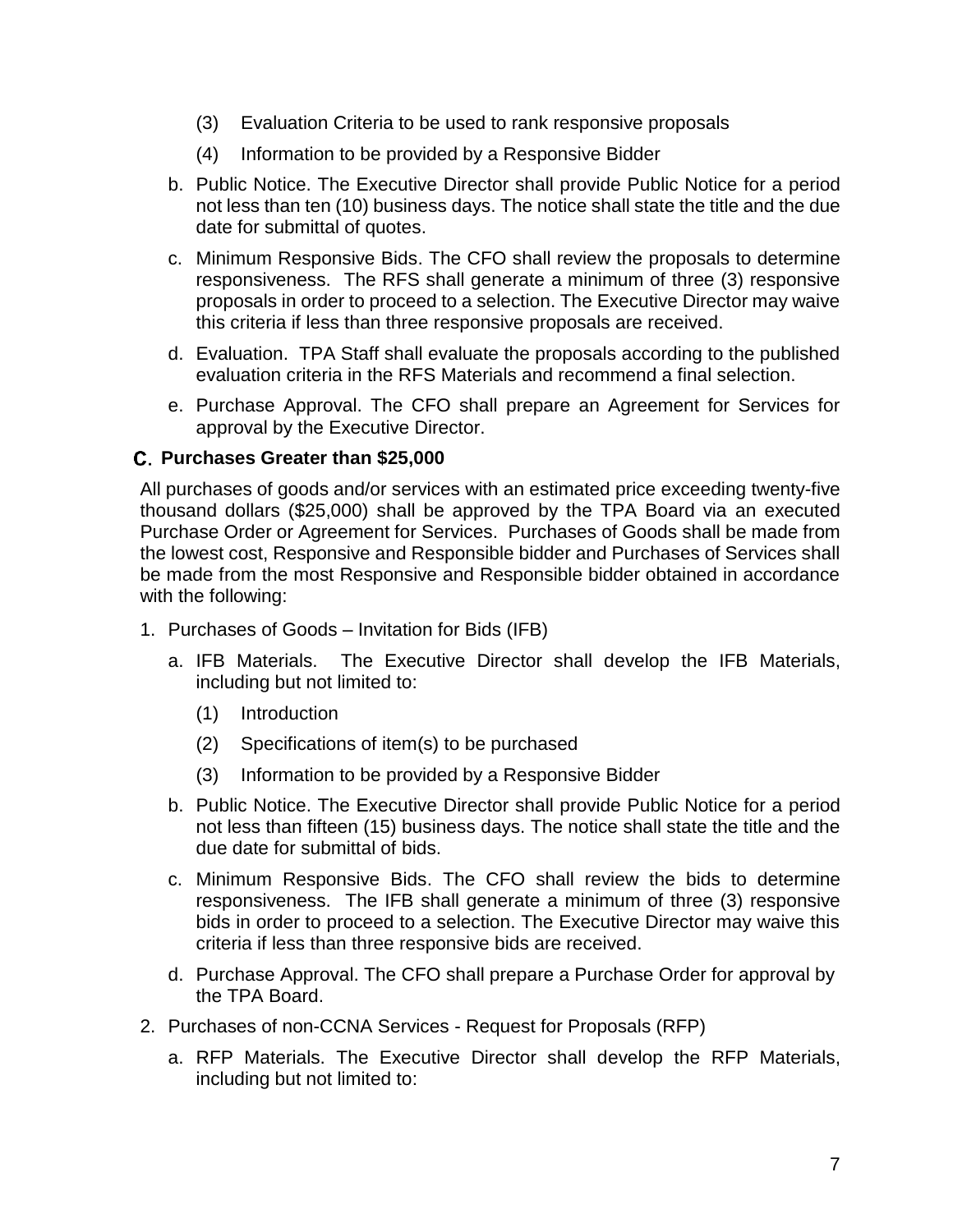- (1) Introduction
- (2) Scope of service(s) to be purchased
- (3) Evaluation Criteria to be used to rank responsive proposals
- (4) Information to be provided by a Responsive Bidder
- b. Public Notice. The Executive Director shall provide Public Notice for a period not less than fifteen (15) business days. The notice shall state the title and the due date for submittal of proposals.
- c. Minimum Responsive Bids. The CFO shall review the submittals to determine responsiveness. The RFP shall generate a minimum of three (3) responsive proposals in order to proceed to a selection. The Executive Director may waive this criteria if less than three responsive proposals are received.
- d. Selection Committee. The Executive Director shall establish a Selection Committee (Committee) of not less than three (3) members. All meetings of the Committee shall be conducted in a manner consistent with Florida's Sunshine Law. A quorum shall be a majority of members except that if there are only three (3) members, all three (3) must be present. The members of the Committee must be physically present to participate. All members of the Committee shall be free of any conflicts of interest as set forth in Chapter 112, Florida Statutes.
- e. Evaluation. The Committee shall conduct an evaluation of all Responsive proposals on the basis of the information provided and the evaluation criteria set forth in the RFP. The Committee may then choose to publish a recommended selection or a short list of proposers for oral presentations at a future Committee meeting. If the latter, the Committee shall also specify a date, time and location to hear oral presentations and then publish a recommended selection.
- f. Purchase Approval. The CFO shall prepare an Agreement for Services between the TPA and the recommended selection for approval by the TPA Board.
- <span id="page-7-0"></span>3. Purchases of CCNA Services - Request for Proposals (CCNA)
	- a. CCNA Materials. The Executive Director shall develop the CCNA Materials, including but not limited to:
		- (1) Introduction
		- (2) Scope of CCNA professional service(s)
		- (3) Minimum qualifications to render the required service, including but not limited to capabilities, adequacy of personnel, past record, and experience of the firm or individual
		- (4) Evaluation Criteria to be used to rank responsive proposals (excluding price)
		- (5) Information to be provided by a Responsive Bidder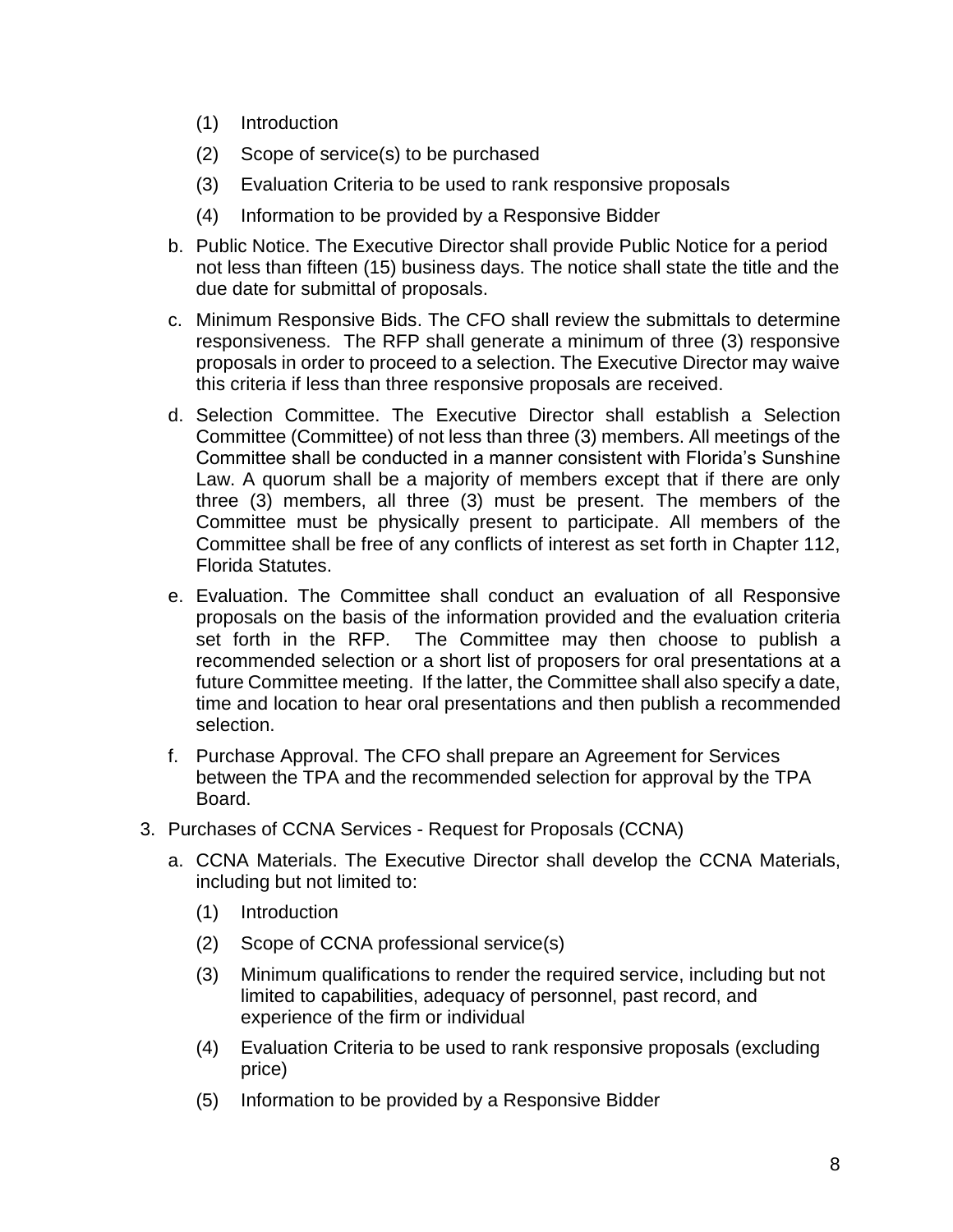- b. Public Notice. The Executive Director shall provide Public Notice for a period not less than fifteen (15) business days. The notice shall state the title and the due date for submittal of proposals.
- c. Minimum Responsive Bids. The CFO shall review the submittals to determine responsiveness. The CCNA shall generate a minimum of three (3) responsive proposals in order to proceed to a selection. The Executive Director may waive this criteria if less than three responsive proposals are received.
- d. Selection Committee. The Executive Director shall establish a Selection Committee (Committee) of not less than three (3) members. All meetings of the Committee shall be conducted in a manner consistent with Florida's Sunshine Law. A quorum shall be a majority of members except that if there are only three (3) members, all three (3) must be present. The members of the Committee must be physically present to participate. All members of the Committee shall be free of any conflicts of interest as set forth in Chapter 112, Florida Statutes.
- e. Responsible Bidder. The Committee will first review each submittal for compliance with the minimum qualifications and mandatory requirements of the CCNA. Failure to comply with any mandatory requirements, as determined by the Committee, will disqualify a submittal. The Committee must find that the firm or individual is fully qualified to render the required services.
- f. Evaluation. The Committee shall then conduct an evaluation of all responsive proposals on the basis of the information provided and the evaluation criteria set forth in the RFP. The Committee may then choose to publish a recommended ranking or a short list of proposers for oral presentations at a future Committee meeting. If the latter, the Committee shall also specify a date, time and location to hear oral presentations and then publish a recommended ranking.
- g. Negotiations. The Executive Director shall request a fee proposal from the highest ranked firm and attempt to negotiate a contract to perform specified services at a compensation that is determined by the Executive Director to be fair, competitive and reasonable. Should the Executive Director be unable to negotiate a satisfactory agreement with the top-ranked firm, the Executive Director will formally terminate negotiations with that firm and undertake negotiations with the second-ranked firm. Failing accord with the secondranked firm, the Executive Director will formally terminate negotiations with that firm and undertake negotiations with the third-ranked firm. If the short list is exhausted, the Executive Director may terminate the CCNA process.
- h. Purchase Approval. After the successful conclusion of negotiations, the CFO shall prepare an Agreement for Services for approval by the TPA Board.

#### <span id="page-8-0"></span>**Section 4. Exemptions to the Competitive Purchasing Process**

Goods and/or services in the following categories may be procured without subjection to the competitive purchasing process established in Section 3.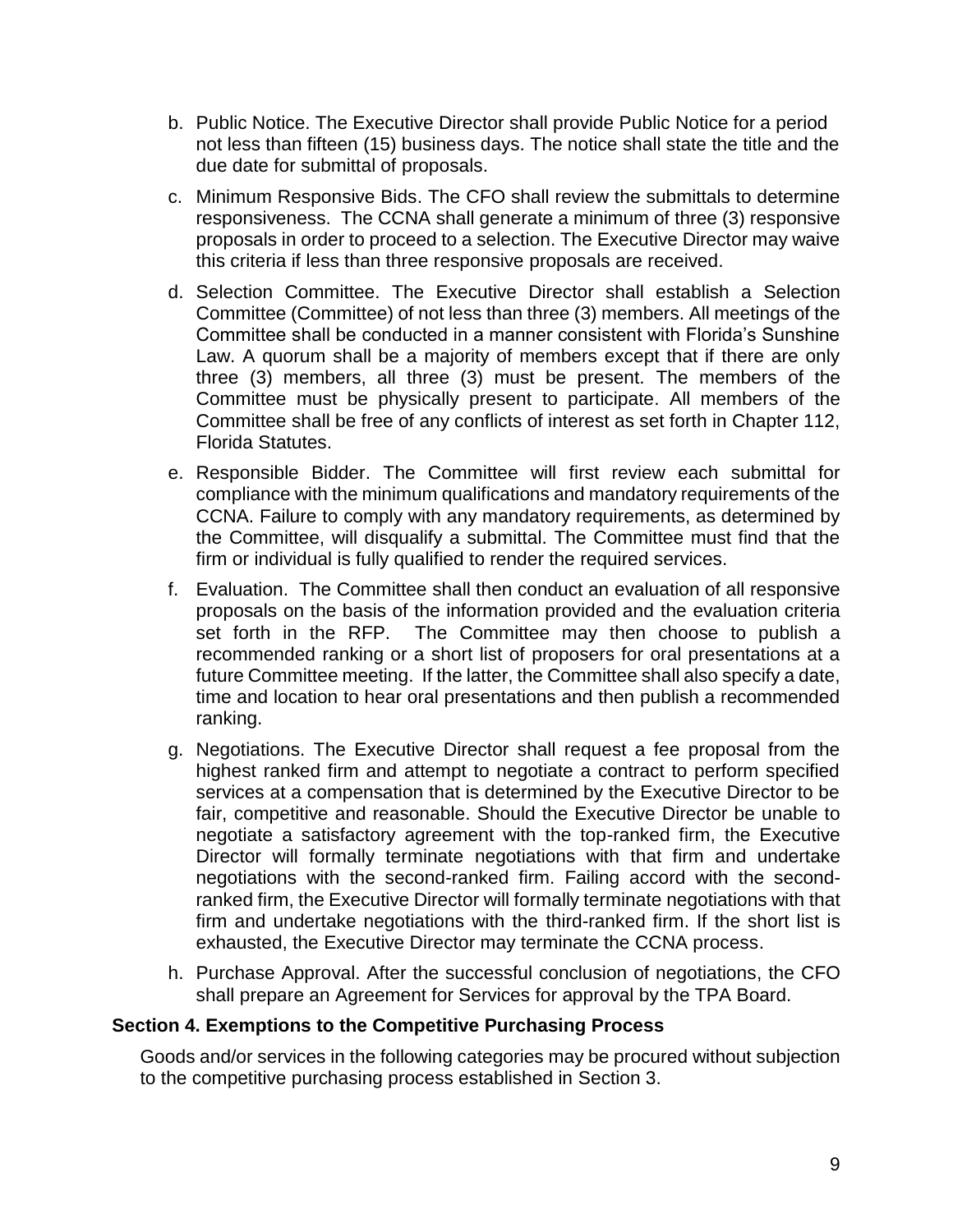# <span id="page-9-0"></span>**Exempt Purchases**

Goods and/or services listed in Appendix A.

# <span id="page-9-1"></span>**Sole Source Purchases**

Goods and/or services may be qualified as Sole Source provided that:

- 1. Written documentation by the Executive Director justifying why the requested good or service is the only one (1) that will meet the needs of the TPA.
- 2. Written documentation from the vendor/supplier stating that they are the only source of the supply for the requested good or service. If the supplier is not the manufacturer, additional written documentation must be provided in which the manufacturer attests that the vendor is their sole supplier for the requested good or service.

# <span id="page-9-2"></span>**Emergency Purchases**

Goods and/or services that are determined to be necessary by the Executive Director in response to a need when the delay necessary to comply with all procurement rules, regulations or procedures would be detrimental to the interests, health, safety, or welfare of the TPA.

Emergency purchases of more than \$25,000 shall be approved by the Executive Director and shall be presented to the TPA Governing Board at the next TPA Board meeting.

# <span id="page-9-3"></span>**Piggyback Purchases**

Goods and/or services that may be piggybacked or purchased using an existing contract that a vendor has with the federal government; a state or municipal government; another governmental agency; or a government related association that qualify for federal reimbursement provided that:

- 1. The CFO determines and documents that the piggyback purchase is advantageous to the TPA;
- 2. The CFO verifies that the original scope, quantity and nature of the contract meet the needs of the TPA;
- 3. The contractor agrees to extend the terms and conditions specified in the originating contract to the TPA and the TPA accepts the terms and conditions specified;
- 4. The CFO determines that the procurement process and content of the originating contract is compliant with federal purchasing requirements.

# <span id="page-9-4"></span>**Public Agency Purchases**

Goods and/or services that are provided by a Political Subdivision as defined in section 1.01(8), F.S., a Regional Planning Council as defined in section 186.512, F.S., a Transportation Authority as defined in section 343.1002(5), F.S., or a Local Educational Agency as defined in section 1004.02(18), F.S.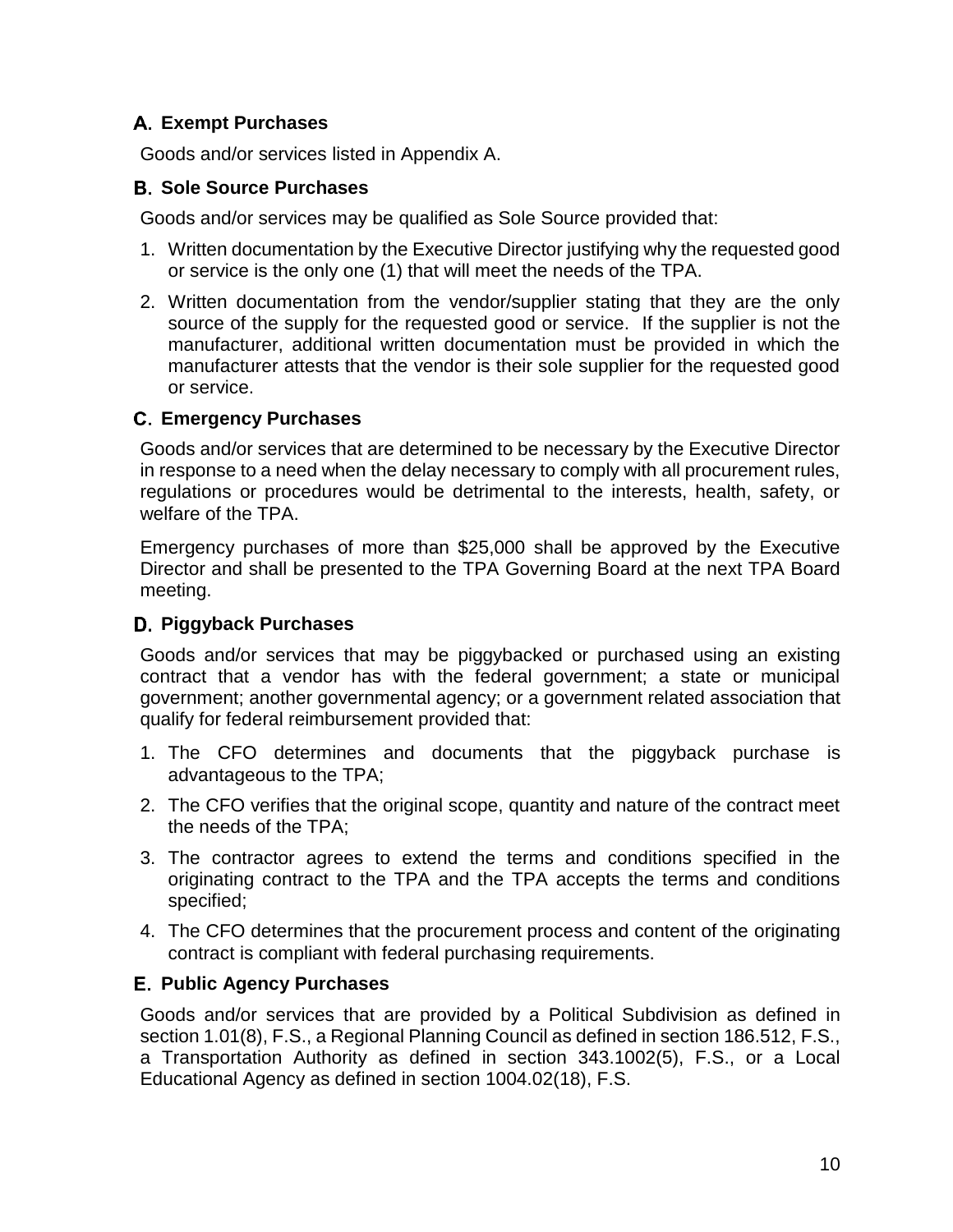## <span id="page-10-0"></span>**Direct Purchases**

Goods and/or services that are provided from any qualified vendor provided that:

- 1. No responsive proposals are received during the Competitive Purchasing Process; and
- 2. No significant alterations in the specifications, qualifications or terms and conditions can be made to encourage competition.

# <span id="page-10-1"></span>**Petty Cash Purchases**

Goods and/or services purchased by TPA Staff with out of pocket cash in the normal performance of their job in an amount not to exceed \$100 per single purchase.

# <span id="page-10-2"></span>**Travel Related Purchases**

Goods and/or services purchased related to travel in accordance with section 112.061, F.S.

# <span id="page-10-3"></span>**Section 5: Administrative Processes**

# <span id="page-10-4"></span>**Public Notice**

The TPA shall maintain a webpage describing business opportunities and shall maintain an e-mail list of subscribers for notifications of business opportunities. The TPA shall post information regarding all active competitive purchases to this webpage and shall provide notice of these opportunities to all e-mail subscribers. Information may also be disseminated by internet ads, print ads, periodicals or other means as determined necessary by the TPA.

#### <span id="page-10-5"></span>**B.** Protests

- 1. Any actual or prospective bidder or proposer who is aggrieved in connection with a pending award of an IFB, an RFP or a CCNA may submit a written protest to the Executive Director within five (5) business days of the posting of the short list of proposers or the award recommendation.
	- a. To be deemed sufficient, a protest must:
		- 1) Identify the proposer and the solicitation involved;
		- 2) Include a clear statement of the legal and factual grounds on which the aggrieved proposer's objection is based;
		- 3) Delineate the alleged omission, error, mistake, or incorrect evaluation; and
		- 4) Specify the relief requested by the aggrieved proposer.
	- b. Upon timely receipt of a sufficient protest, the CFO shall notify all other responsive or short-listed firms of the protest. The protested purchase is stayed and no award will be made until the protest is resolved unless the Executive Director, with the advice of the TPA attorney, makes a determination that the immediate award of the contract is necessary to protect substantial interests of the TPA.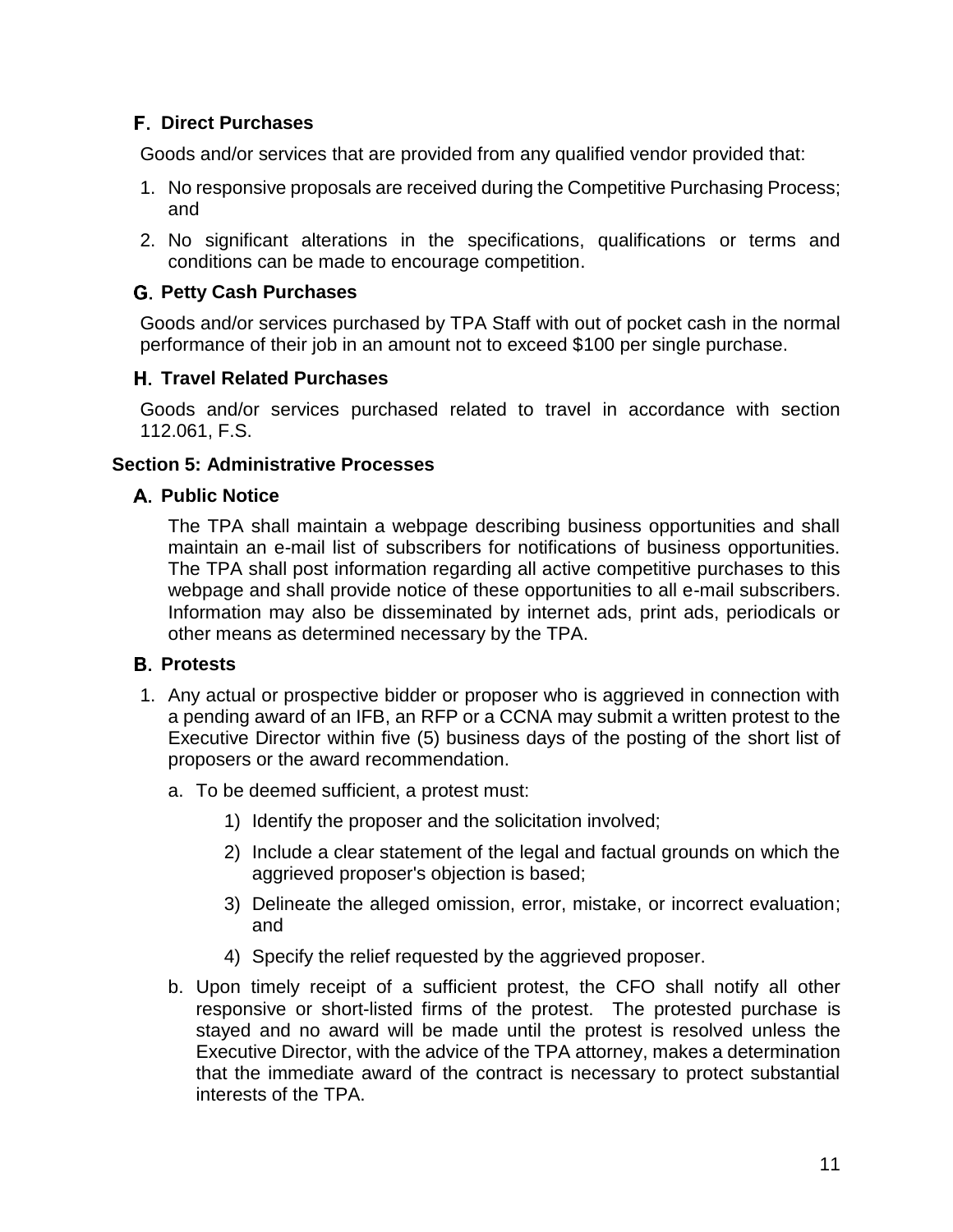- 2. The Executive Director shall have five (5) business days from receipt of the protest to review and either uphold or deny the protest.
- 3. If the protest is denied, the protestor may submit a written appeal to the Executive Director within three (3) business days of the denial.
- 4. The Executive Director shall convene an Appeal Committee of not less than three (3) TPA Board Representatives including the Chair and/or the Vice Chair. All meetings of the Appeal Committee shall be conducted in a manner consistent with Florida's Sunshine Law. A quorum shall be a majority of members except that if there are only three (3) members, all three (3) must be present. The members of the Appeal Committee must be physically present to participate. All members of the Committee shall be free of any conflicts of interest as set forth in Chapter 112, Florida Statutes.
- 5. Appeal Committee Proceedings.
	- a. At the Appeal Committee's hearing, the protesting party, its representative or counsel, and any other affected parties may make an oral presentation of the testimony and argument. Neither direct nor cross-examination of witnesses will be permitted. However, committee members may make whatever inquiries are deemed pertinent to make a determination of the protest.
	- b. The judicial rules of evidence shall not apply. The Appeal Committee shall base its decision on such information presented in the course of the proceeding upon which reasonable prudent persons would rely in the conduct of their affairs.
	- c. The Appeal Committee may either uphold or deny the appeal.
	- d. The CFO shall notify all affected parties of the Appeal Committee's decision.

#### <span id="page-11-0"></span>**Surplus**

- 1. Sales, donations, and disposals of surplus property shall be in accordance with Florida Statutes Chapter 274 and the following procedures. Nothing in these regulations shall prevent the Palm Beach TPA from complying with the terms and conditions of any grant, gift, bequest, or agreement.
- 2. Property value less than five thousand dollars (\$5,000)
	- a. Property may be disposed of in the most efficient and cost-effective means as determined by the CFO.
		- 1) Property (except trade-in property) that is obsolete, unusable, or the sale of which is otherwise determined to be in the best interest of the TPA may be disposed of for value to any person, to the State, to any governmental unit or to any political subdivision.
		- 2) Property without commercial value may be donated, destroyed, or abandoned.
- 3. Property value equal to or greater than five thousand dollars (\$5,000)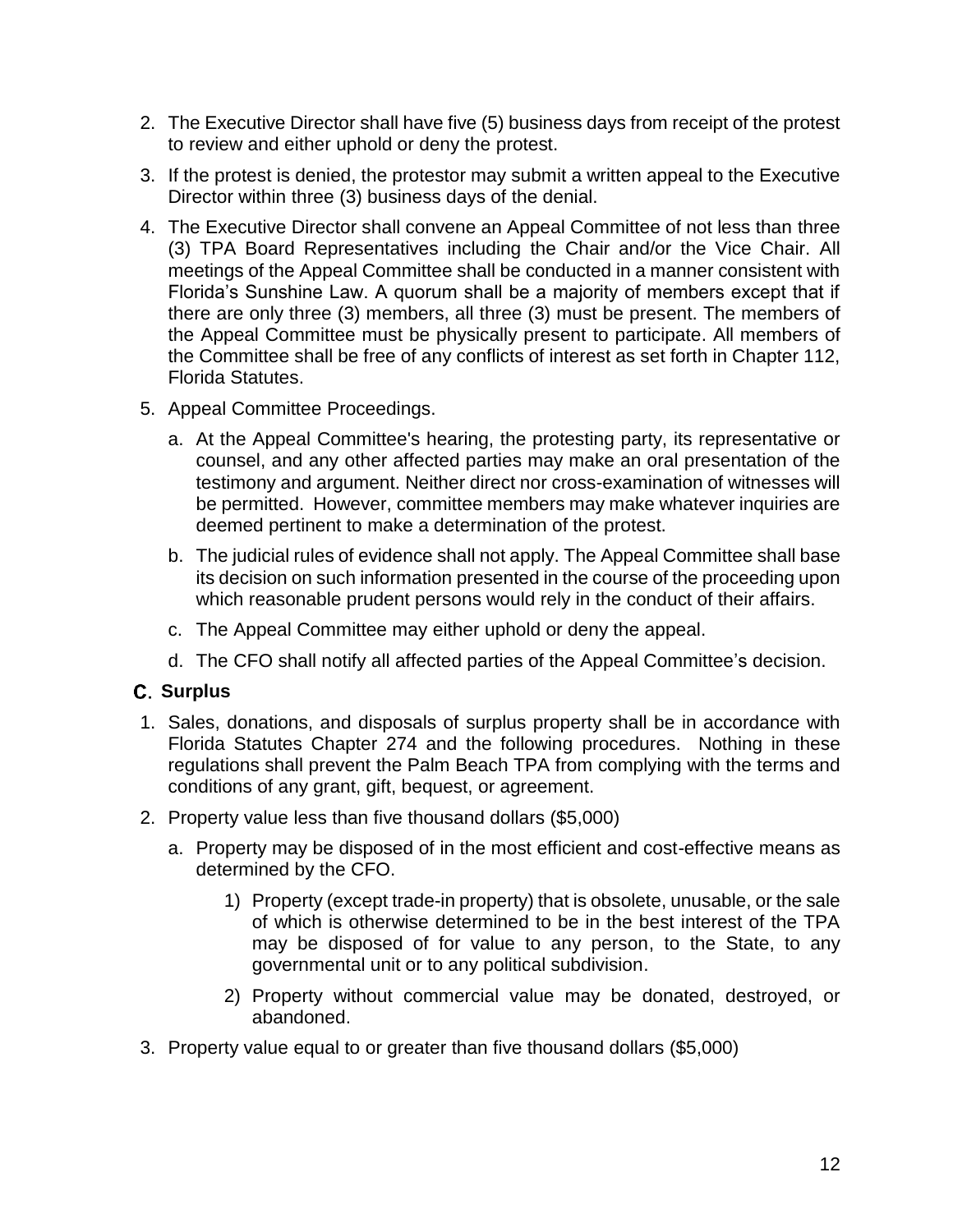- a. The Executive Director must approve disposal of property with value not exceeding \$25,000. The TPA Board must approve disposal of property with value exceeding \$25,000.
- b. Property (except trade-in property) that is obsolete, unusable, or the sale of which is otherwise determined to be in the best interest of the TPA may be disposed of via appropriately advertised public auction or to the highest bidder obtained in accordance with the following bid procedures:
	- 1) Surplus Advertisement. The Executive Director shall develop the Surplus Advertisement, including but not limited to:
		- a) Introduction
		- b) Specifications and quantities of item(s) to be sold
		- c) Information to be provided by a Responsive Bidder
	- 2) Public Notice. The Executive Director shall provide Public Notice for a period not less than ten (10) business days. The notice shall state the title and the due date for submittal of bids.
	- 3) Minimum Responsive Bids. The CFO shall review the bids to determine responsiveness. The Surplus Advertisement shall generate a minimum of three (3) responsive bids in order to proceed to a selection. The Executive Director may waive this criteria if less than three responsive bids are received.
	- 4) Sale Approval. The CFO shall prepare an invoice showing the item description, purchase date, purchase cost, use/purpose, and book value (if available) for approval by the Executive Director.

#### <span id="page-12-0"></span>**Invoicing and Payment**

- 1. The TPA will pay sufficient invoices within 30 days of receipt (unless otherwise specified in the Purchase Order or Agreement for Services), provided that the goods and/or services have been delivered, received and accepted by the Palm Beach TPA and that the provider is not in default of any contract/agreement terms or conditions, including flow down requirements. The CFO shall date stamp all invoices to determine the start date for the 30-day payment window.
- 2. A sufficient invoice is defined as an original invoice received by the Palm Beach TPA and containing, at a minimum:
	- (1) Vendor's name, telephone number, and mailing address
	- (2) Invoice number, invoice date and delivery date
	- (3) Description of goods and/or services provided, quantity, unit price, extended price and total invoice amount
- 3. For invoices that are deemed insufficient, the vendor will be notified of the deficiency within 10 business days of the receipt of the original invoice.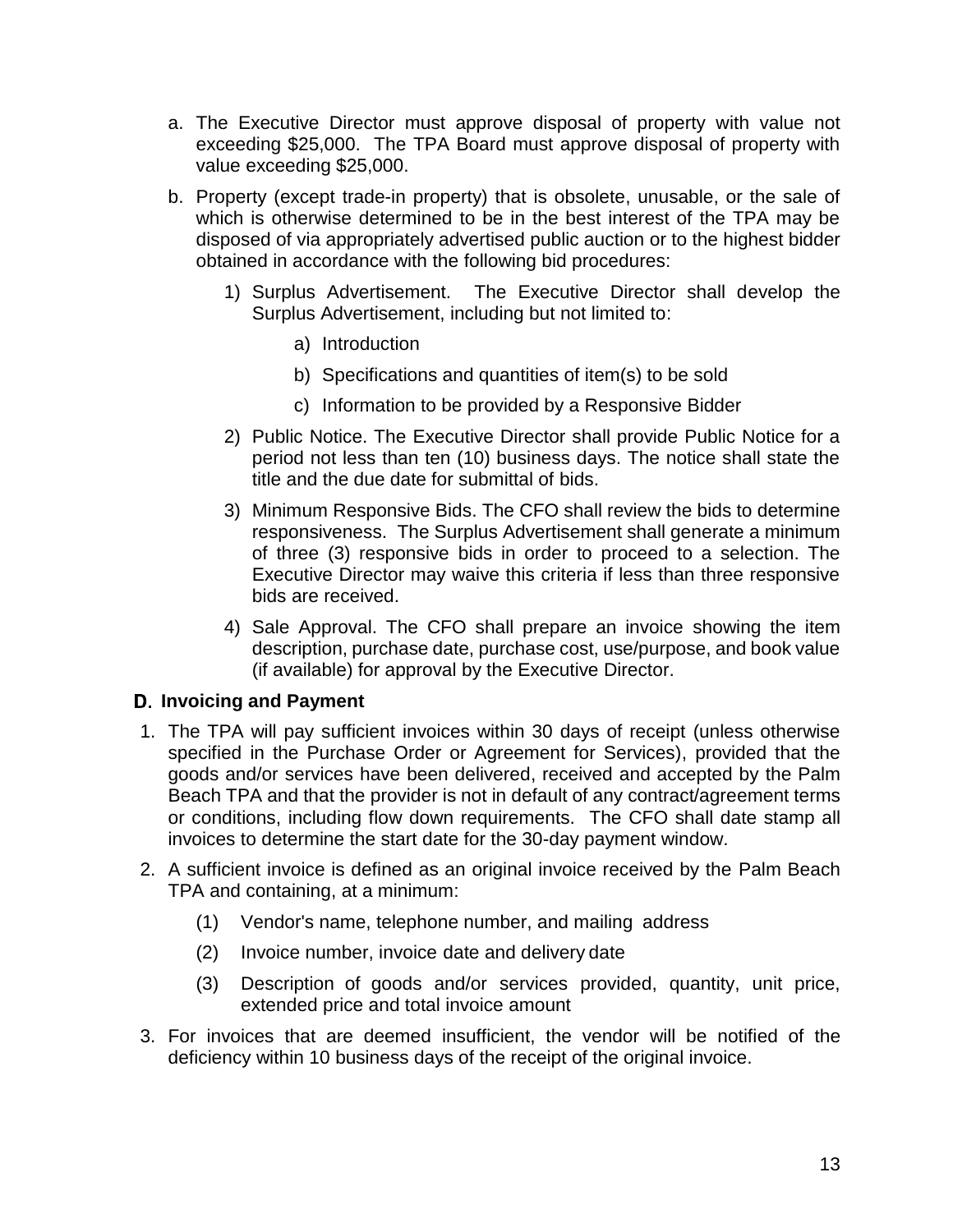4. In the event a vendor disputes the sufficiency determination by the TPA, the vendor shall provide a written dispute within five business days of receipt of the sufficiency determination and shall include such material and information as necessary to support the dispute. The Executive Director shall have five (5) business days from receipt of the dispute to review and either uphold or deny the dispute.

#### <span id="page-13-0"></span>**E.** Records

- 1. The CFO shall maintain he significant history of a procurement for minimum of three (3) years, including, but not limited to:
	- a. A record of all bids/proposals received;
	- b. The rationale for the method of procurement;
	- c. Selection of contract type;
	- d. Contractor selection; and
	- e. The basis for the contract price.
- 2. The CFO shall tag and inventory all tangible property equal to or greater than \$1,000 per item.
- 3. The CFO shall conduct an annual asset and inventory audit of all tangible property equal to or greater than \$1,000 per item.

# <span id="page-13-1"></span>**Credit Cards**

- 1. The Palm Beach TPA may establish credit card account(s) to improve the efficiency of the purchasing process. A Palm Beach TPA credit card is to be used for Palm Beach TPA purchases only.
- 2. An individual to be issued a credit card must execute the Credit Cardholder Agreement in Appendix B. Individual names as well as the Palm Beach TPA's name shall be shown on all credit cards. The credit card has the cardholder's name embossed on it and is to be used only by that cardholder.
- 3. All monthly statements of account must be reviewed and signed by the cardholder, certifying that the items shown as purchased are correct. Should an item on the statement be disputed, the cardholder must sign the "Cardholder Statement of Disputed Item" form attached hereto as Appendix C.
- 4. Should a cardholder lose or have their credit card stolen, it is the responsibility of the cardholder to immediately notify the card issuer. In addition, the cardholder must notify the CFO of the loss within one business day after discovery of the loss or theft of the card. The cardholder is required to make a written report to the CFO that will include the complete information on the loss, the date the loss was discovered, the location where the loss occurred, if known, and any other information that is pertinent. Should the card be returned, it must be turned into the CFO.
- 5. If an employee leaves Palm Beach TPA their card must be collected and destroyed. The CFO shall cancel the card with the issuer.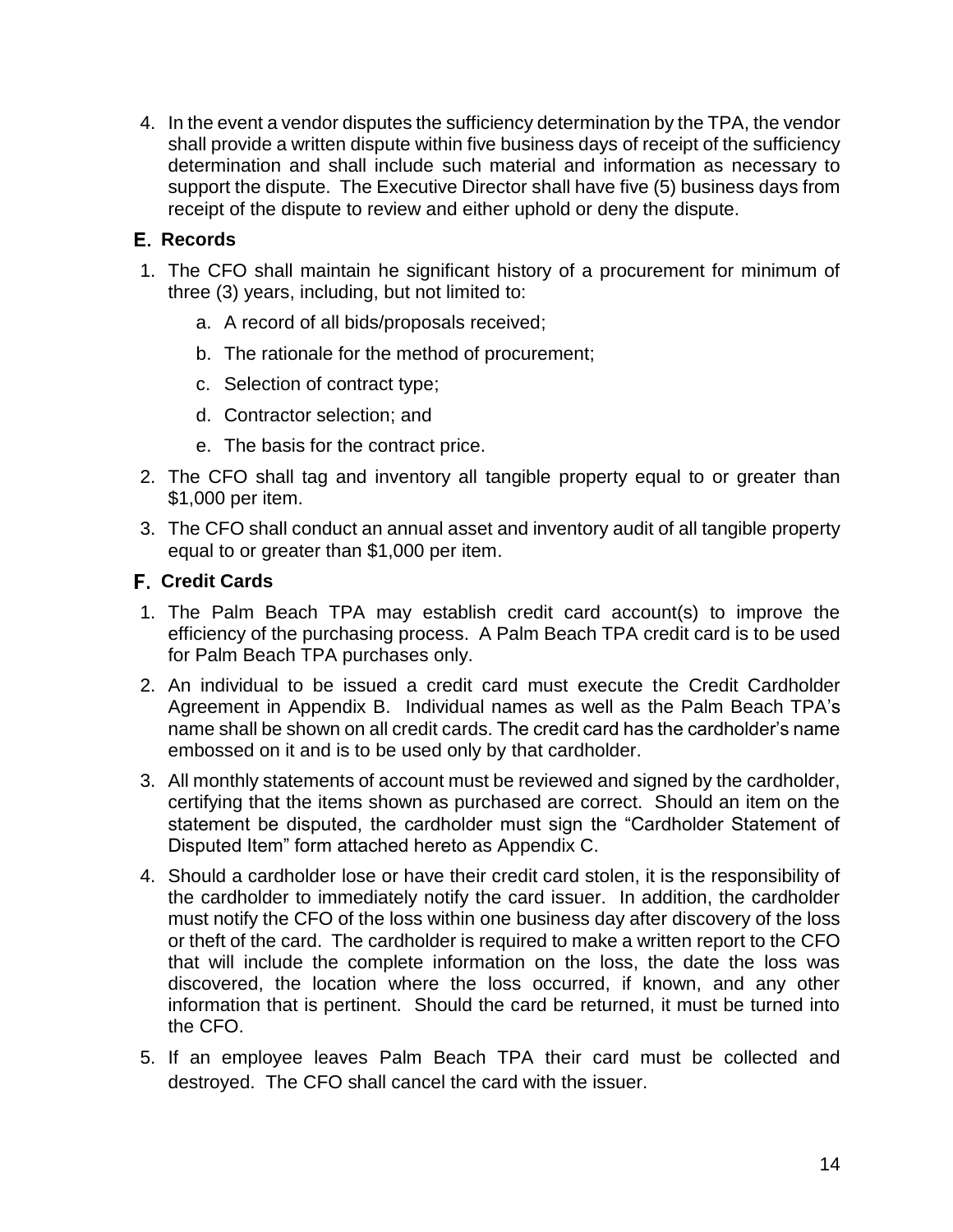# **Appendix A – Exempt Purchases**

<span id="page-14-0"></span>Advertisements

Art and artistic services

Copyrighted and/or Patented Materials

Court related payments, court reporters, recording fees

Employee tuition

Employment agreements

Expert witnesses

Financial transaction fees

Dues and memberships in trade or professional organizations

Government agency services and fees

Job-related expenses for conferences, seminars and training

Legal Services

Moving expenses

Notary commission fees and/or services

Professional medical services

**Postage** 

Recruitment related expenses

Subject Matter Expert expenses and fees

Subscriptions for periodicals, Florida statutes, and electronic subscriptions

Vehicle licensure and registration expenses

Utility Services - water, sewer, electric, gas, communications, etc.

Workers' compensation expenses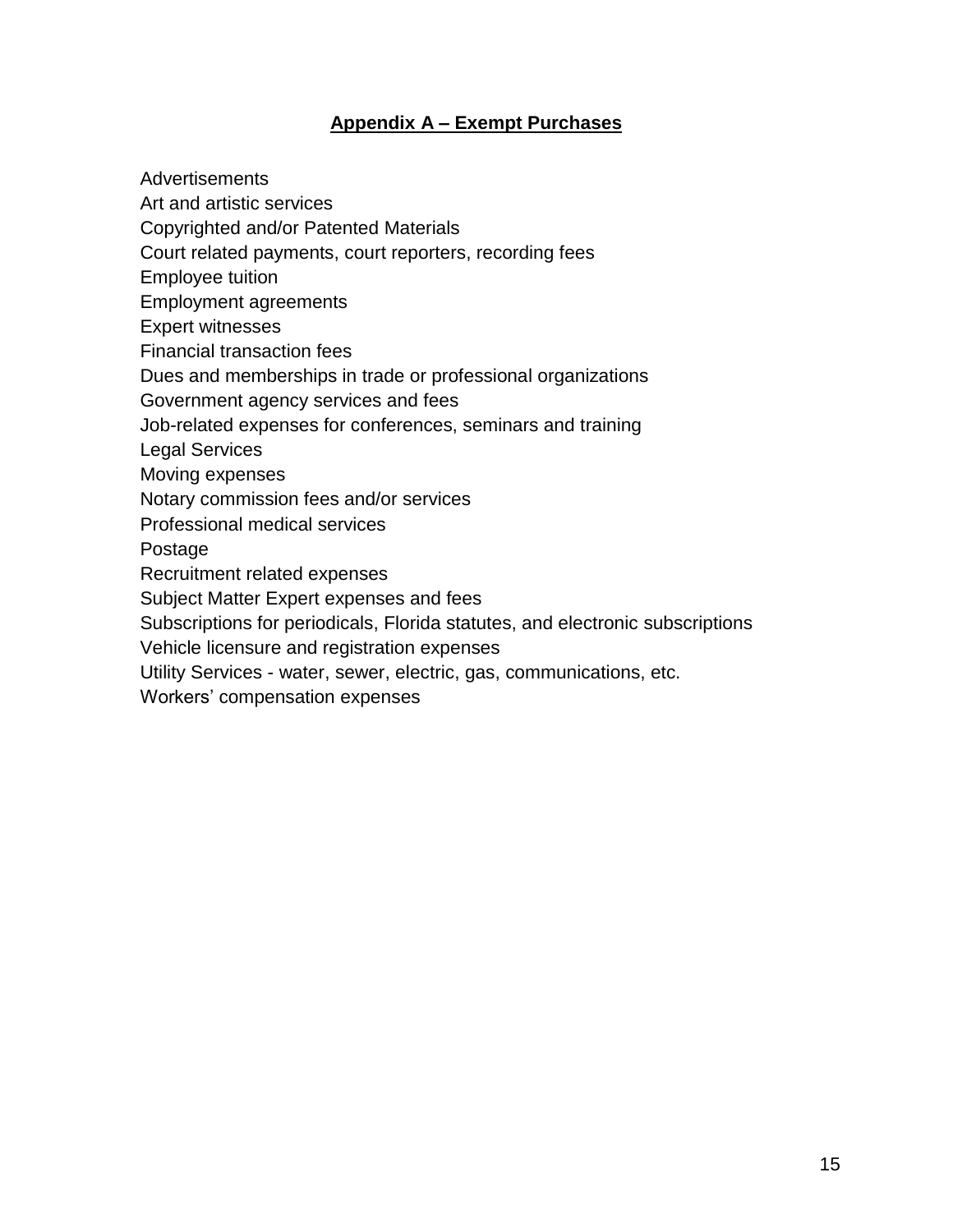#### **Appendix B - Credit Cardholder Agreement**

<span id="page-15-0"></span>Please review the terms stated below, sign and date. You will receive copies for your records. Please note that this Cardholder Agreement also acts as your signature card and will be kept on file with the Palm Beach Transportation Planning Agency (TPA).

I, 1. All 1. The contract of a Credit Card, card number  $I_1$ , hereby acknowledge receipt of a Credit Card, card number (the "Card"), in good condition, with both the TPA's name and mine appearing on the face of the Card. I have verified the information contained thereon and attest to its accuracy.

I agree to accept responsibility for the protection and proper use of the Card in accordance with the TPA policies and procedures. I understand that my use of the Card is subject to audit by the TPA and that my purchases with the Card are limited to official business on behalf of the TPA not exceeding the dollar amounts and eligible purchases as set forth in the policies and procedures.

I agree to immediately notify the TPA's banking institution and the Chief Financial Officer (CFO) if the Card is lost or stolen. I also agree to notify the CFO if unauthorized charges appear on my Statement of Account. I understand that failure to notify the CFO of the presence of unauthorized charges on my Statement of Account could make me responsible for charges resulting from fraudulent use of the Card.

The improper or unauthorized use of the Card may result in any or all of the following: suspension or termination of the Card and all associated Cardholder privileges, deduction from employee pay for any charges resulting from the improper or unauthorized use of the Card, and **termination of employment** with the TPA. The appropriate disciplinary action for misuse of the Card will be determined by the Executive Director based on the recommendation of the CFO.

I hereby authorize the TPA to (i) audit my use of the Card and (ii) to deduct from my wages or from any other amounts payable to me, an amount equal to the total charges for improper or unauthorized purchases (as determined by the TPA) with the Card, even if I am no longer employed by the TPA.

If the TPA initiates legal proceedings to recover amounts owed by me under this Agreement, I agree to pay court costs, reasonable attorney's fees and other expenses incurred by the TPA in such proceedings should the TPA prevail in such legal action.

I understand that the TPA may suspend or terminate my privileges to use the Card at any time for any reason. I agree to surrender the Card immediately upon retirement, termination of employment, termination of Cardholder privileges, or upon the request of the CFO, the Executive Director or an authorized representative of TPA's Banking Institution. I understand that use of the Card after Cardholder privileges have been suspended or terminated is prohibited, and that I will be held solely responsible for charges resulting from such use.

| Employee Signature: | Date: |  |
|---------------------|-------|--|
| Employee Name:      |       |  |
|                     |       |  |

| Palm Beach TPA Approval |  |  |
|-------------------------|--|--|
|-------------------------|--|--|

By: Date:

Executive Director